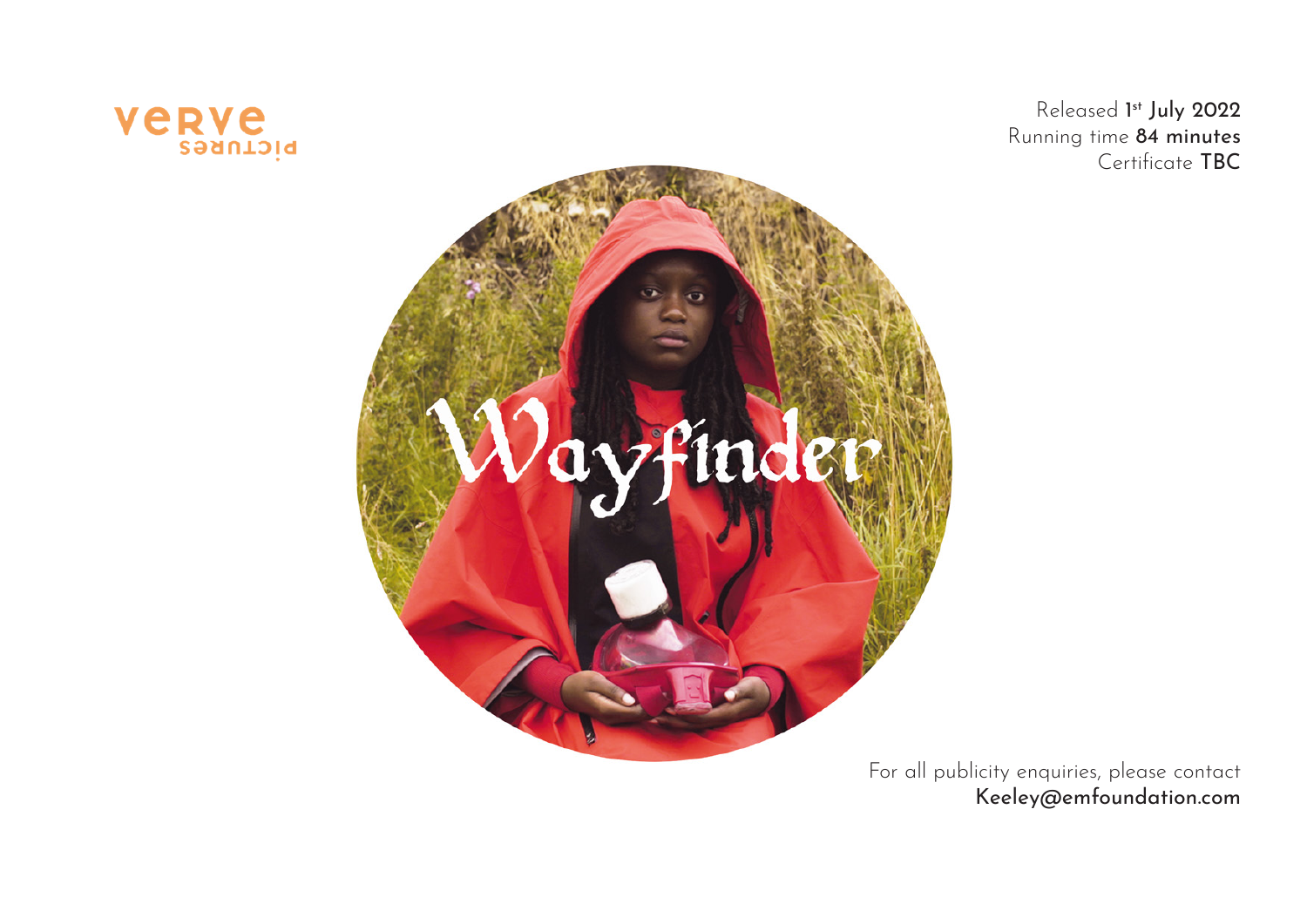# Synopsi

### **Logline**

Set during a pandemic, The Wanderer undertakes an intrepid journey across England in Larry Achiampong's first feature and most ambitious film to date.

### **Short Synopsis**

Wayfinder is Larry Achiampong's first feature and most ambitious film to date. Set during a pandemic, the film tracks the movements of its central protagonist - The Wanderer, a young girl (played by Perside Rodrigues), on an intrepid journey across England. Presented across six chapters, including 'The North', 'The Land of Smoke' and 'The Kingdom of the East', this epic film builds a dialogue around the themes of class and economic exclusion, belonging and displacement, cultural heritage and the meaning of home.

### **Long Synopsis**

Wayfinder is Larry Achiampong's first feature and most ambitious film to date.

Set during a pandemic, the film tracks the movements of its central protagonist - The Wanderer, a young girl (played by Perside Rodrigues), on an intrepid journey across England.

Travelling from North to South, The Wanderer passes through different regions, towns and landscapes, encountering people, stories and situations on her way.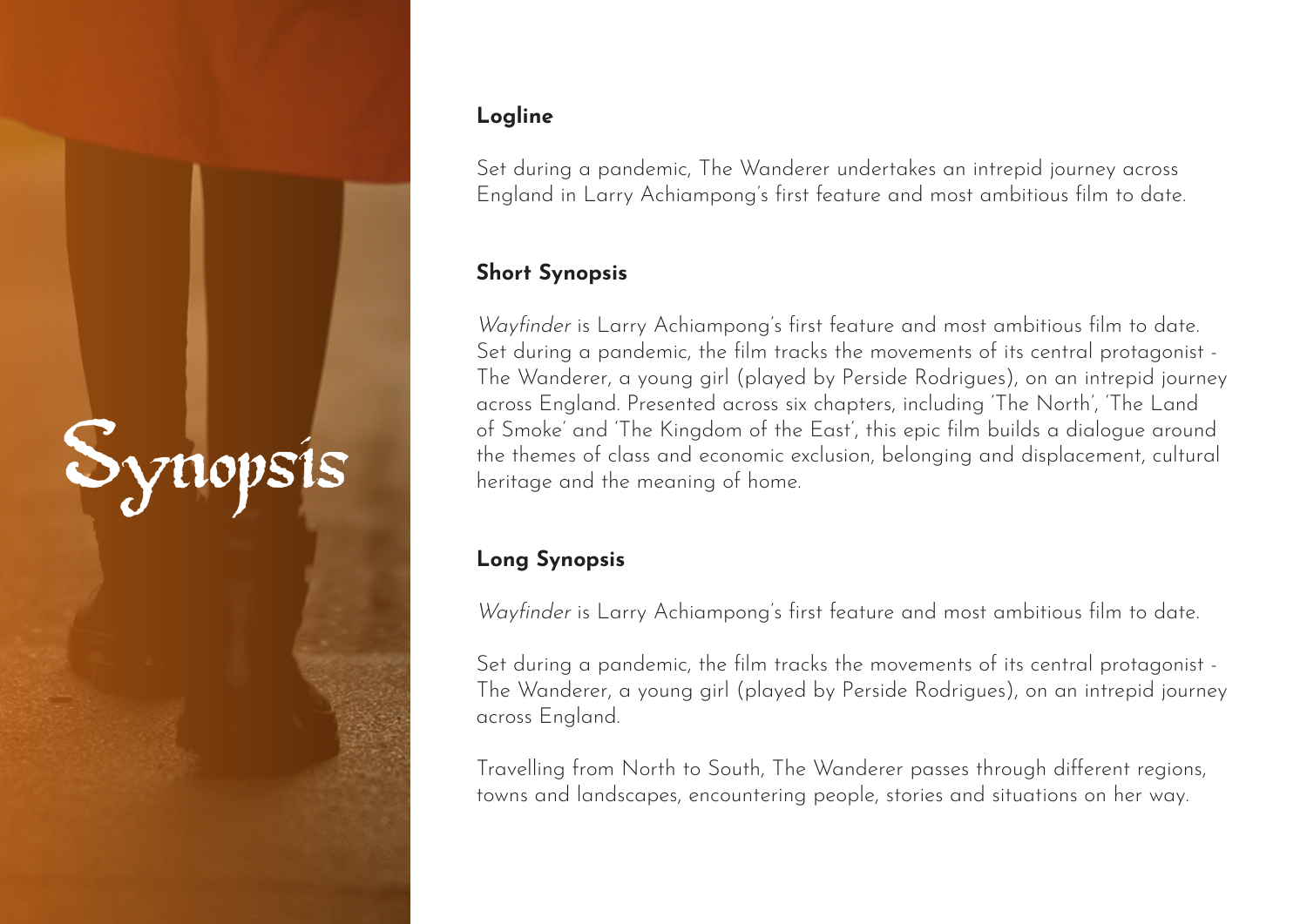Presented across six chapters, including 'The North', 'The Land of Smoke' and 'The Kingdom of the East', this epic film builds a dialogue around the themes of class and economic exclusion, belonging and displacement, cultural heritage and the meaning of home.

With the film set during an unknown point in the not-too-distant-future during a discursive moment in time. The Wanderer acts as a witness to accounts, conversations, places and histories - both known and dormant.

Setting out from Bowness-on-Solway, a village that separates England from Scotland, the film follows the Wanderer's journey across the ancient paths of Hadrian's Wall and other significant environments thereafter. From Hemmingwell housing estate in Wellingborough to the National Gallery deserted at night, through the international port London Gateway (in Essex), eventually reaching the sea at Margate.

A road movie of sorts, Wayfinder draws on British traditions of travel and exploration of the sublime landscape and the sea - reflecting on division and crisis in this nation today. Addressing an unreconciled history of empire and inequality, it asks: who is allowed to feel that they belong?

The film combines sweeping shots with poetic voice-over narratives, melded with real 'vox pop' testimonies, field recordings and an original orchestral score composed by Achiampong.

The film's cast includes former athlete Anita Neil OLY, who is Britain's first Black female Olympian, Musician and Artist Mataio Austin Dean (who plays The Griot), and a trippy dialogue-driven scene (set within East London Café E. Pellicci in Bethnal Green) portrayed by Maa Afua and Russell Tovey among others.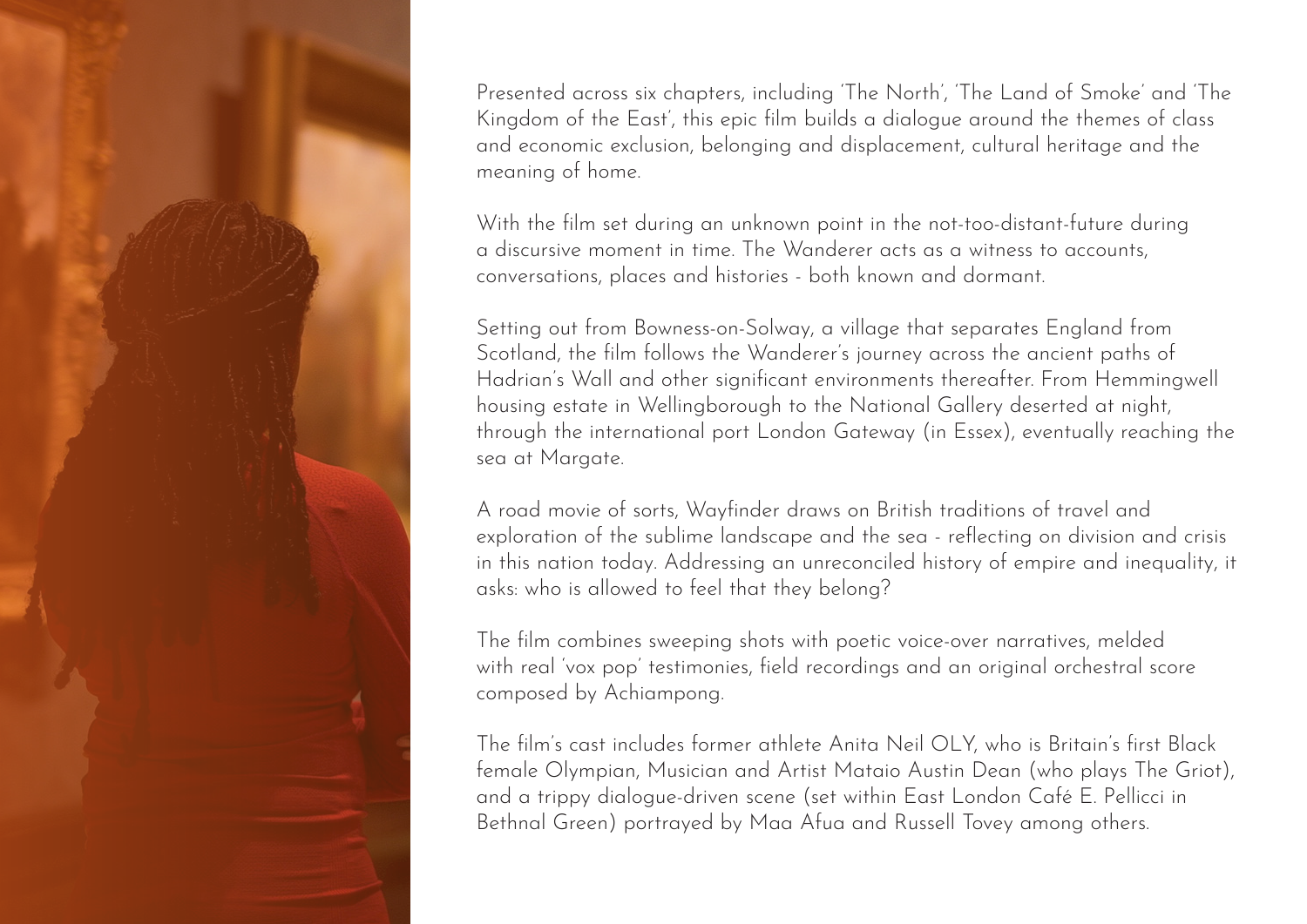### Directors Statement

This project feels like a poignant moment for me, not just professionally and as a maker of films, but also personally. It has felt very important and necessary, especially at this point in time to be able to bring this range of subject matter and conversations to the table at what is increasingly becoming a contentious moment of our times.

I am so excited to share the expansive vision of this story which marks a new and exciting stage in my art practice. I never set out to create a film of this size, but due to the scope of ideas that evolved along the way, it increasingly became inevitable that this would become my first feature film.

### **Larry Achiampong**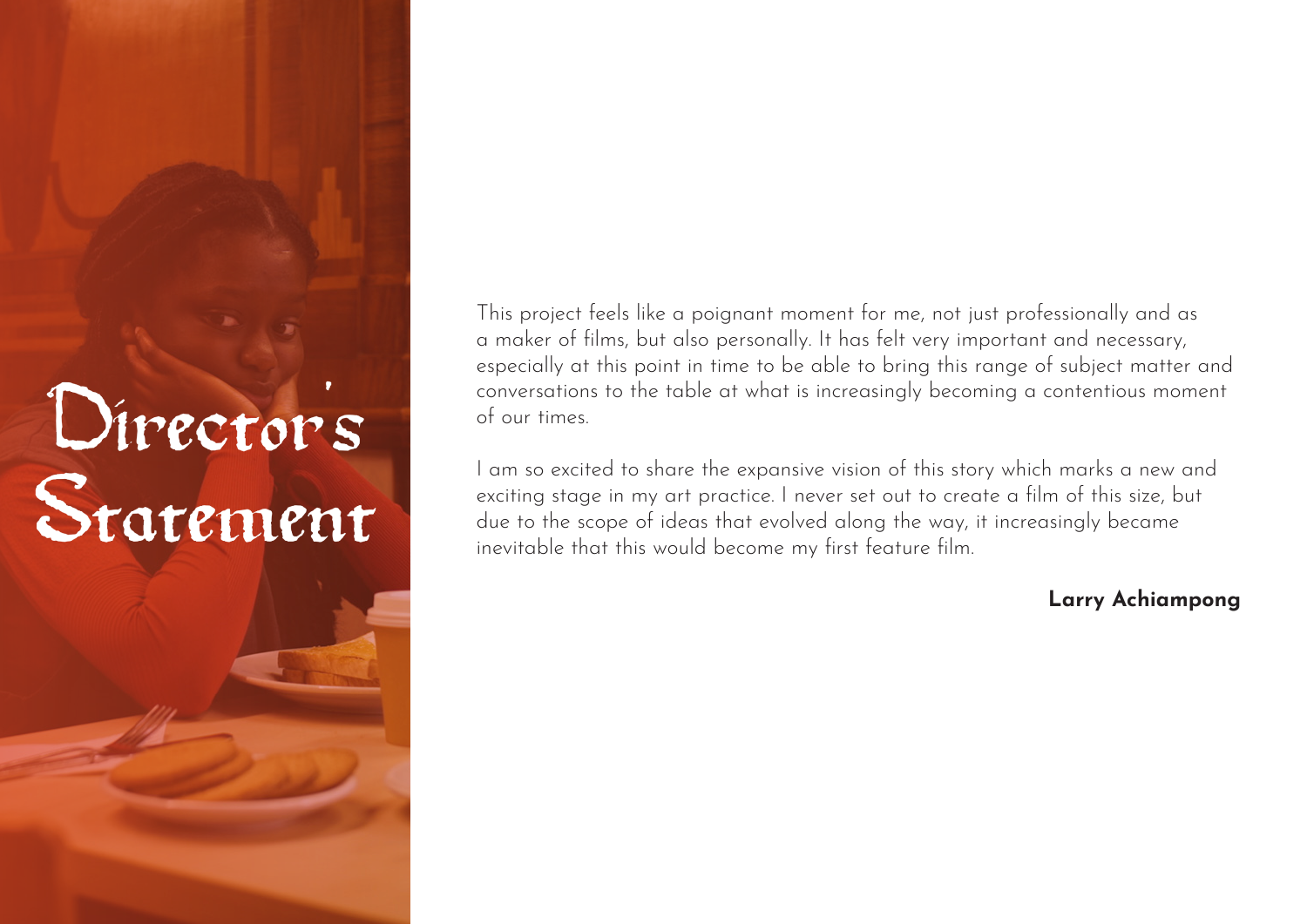## Filmmaker

### **Larry Achiampong**

Larry Achiampong's solo and collaborative projects employ film, still imagery, aural and visual archives, live performance, objects and sound to explore ideas surrounding class, gender, cross-cultural and post-digital identity.

With works that examine his communal and personal heritage – in particular, the intersection between Popular culture and the post-colonial position, Achiampong crate-digs the vaults of history. These investigations examine constructions of 'the self' by splicing the audible and visual materials of personal and interpersonal archives, offering multiple perspectives that reveal the deeply entrenched inequalities in contemporary society.

Recent projects include commissions with The Line, London; The Liverpool Biennial 2021 and Art on the Underground, Roundel designs and a permanent sculptural intervention for Transport for London's Westminster Underground Station, London (2019 and 2022).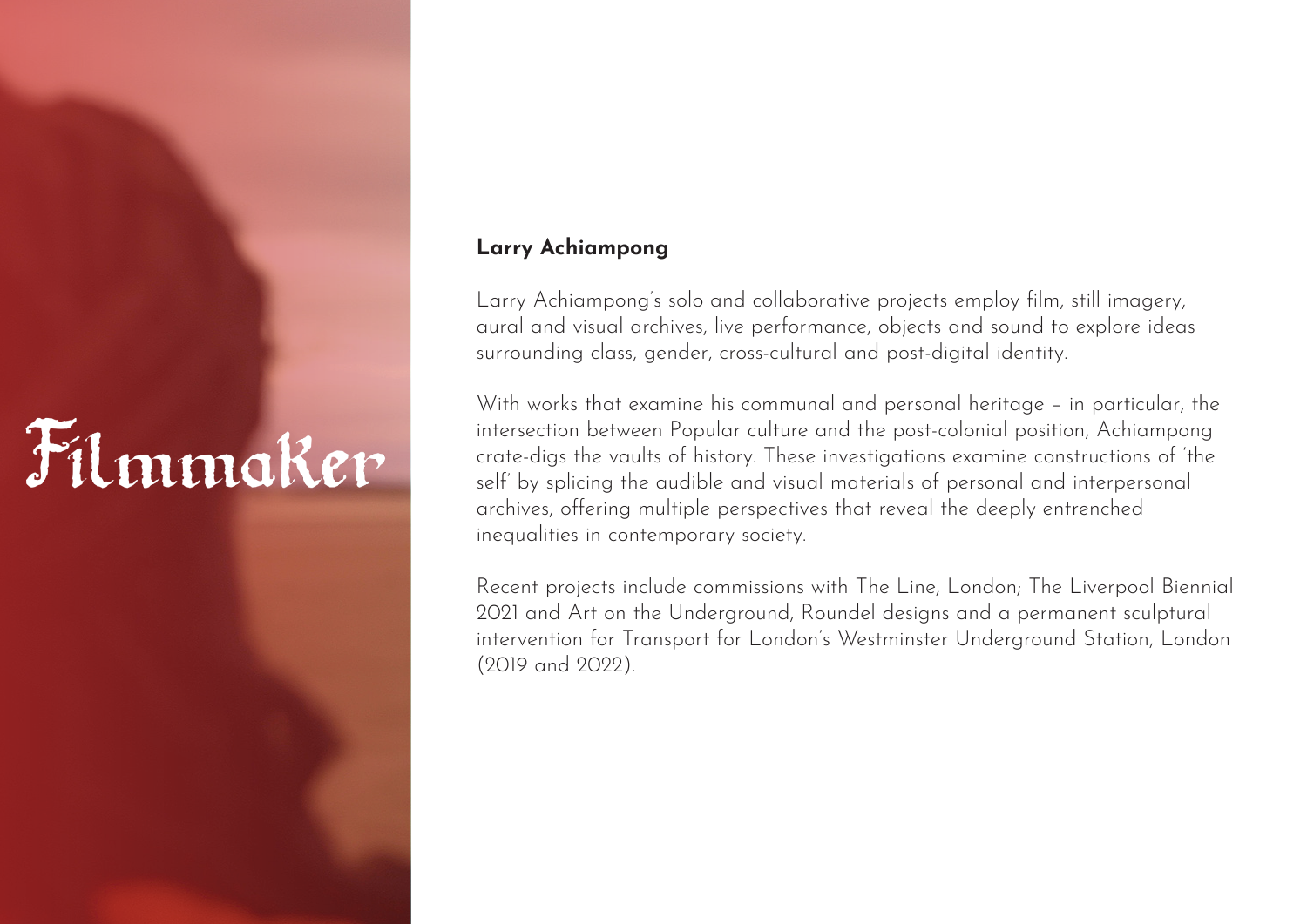

Recent solo exhibitions include Wayfinder, Turner Contemporary/MK Gallery/ BALTIC Centre for Contemporary Art, Margate, Milton Keynes, Gateshead (2022- 2023); Relic Traveller: Where You and I Come From, We Know That We Are Not Here Forever, Phi Foundation for Contemporary Art, Montreal (2021); Beyond the Substrata, curated by Norman Rosenthal, Copperfield Gallery at Frieze Focus, 12 Piccadilly Arcade, London (2020); When the Sky Falls, John Hansard Gallery, Southampton (2020); Pan African Flag For The Relic Travellers Alliance & Relic Traveller, Phase 1, 019, Ghent (2019); Dividednation, Primary, Nottingham (2019).

Achiampong (b. 1984, UK, British Ghanaian) is a Jarman Award nominated artist (2021). He completed a BA in Mixed Media Fine Art at University of Westminster in 2005 and an MA in Sculpture at The Slade School of Fine Art in 2008. In 2020 Achiampong was awarded the Stanley Picker fellowship and in 2019 received the Paul Hamlyn Artist award in recognition for his practice. He lives and works in London and Essex, and was a tutor on the Photography MA programme at Royal College of Art between 2016 - 2021. Achiampong currently serves on the Board of Trustees at Iniva (Institute of International Visual Arts) facilitating art policies in the UK and internationally and also holds a place on the board of trustees for Elephant Trust and is represented by C Ø P P E R F I E L D.